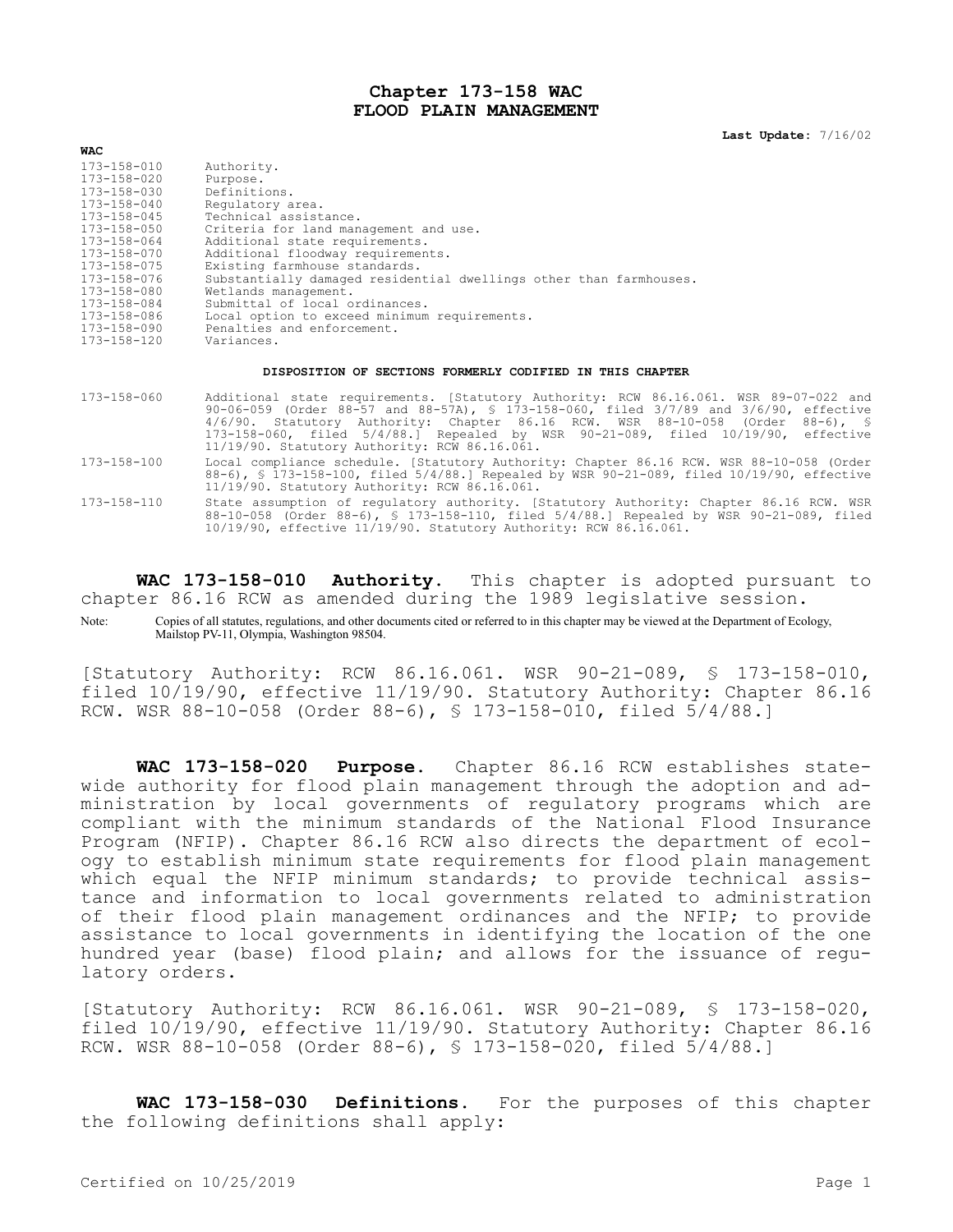"Base flood" means the flood having a one percent chance of being equalled or exceeded in any given year. Also referred to as the "one hundred-year flood."

"Best available information" means in the absence of official flood insurance rate map data, communities can use data from other federal, state, or other sources provided this data has either been generated using technically defensible methods or is based on reasonable historical analysis and experience.

"Designated floodway" means the regulatory floodway which has been delineated on the flood insurance rate map (FIRM) or the flood boundary/floodway map (FBFM) of a community's flood insurance study and is included in the community's flood damage prevention ordinance.

"Development" means any man-made change to improved or unimproved real estate, including, but not limited to, buildings or other structures, mining, dredging, filling, grading, paving, extraction or drilling operations or storage of equipment or materials.

"Dwelling" means one or more rooms designed for occupancy by a person or family for living and sleeping purposes, containing kitchen facilities and rooms with internal accessibility, for use solely by the dwelling's occupants.

"Encroachment" means any alteration or development within the regulatory floodway that would result in any increase in flood levels during the occurrence of the base flood discharge.

"Existing farmhouse" means a farmhouse which was built prior to the adoption of the local flood insurance rate map and local ordinances implementing the NFIP.

"Farmhouse" means a single family dwelling located on a farm site where resulting agricultural products are not produced for the primary consumption or use by the occupants and the farm owner.

"Flood or flooding" means a general and temporary condition of partial or complete inundation of normally dry land areas from:

• The overflow of inland or tidal waters; and/or

• The unusual and rapid accumulation of runoff of surface waters from any source.

"Flood insurance rate map (FIRM)" means the official map on which the federal insurance administration has delineated both the areas of special flood hazard and the risk premium zones applicable to the community.

"Floodway" means the channel of a river or other watercourse and the adjacent land areas that must be reserved in order to discharge the base flood without cumulatively increasing the water surface elevation more than one foot.

"New construction" means structures for which the "start of construction" commenced on or after the effective date of the local ordinance.

"Person" means an individual, partnership, corporation, association, organization, cooperative, public or municipal corporation, or any agency of the state or local governmental unit however designated.

"Replacement residential structure" means a residential structure built as a substitute for a previously existing residential structure of equivalent use and size.

"Residential structure" means a place in which one lives: Dwelling.

"Special flood hazard area" means an area subject to a base or one hundred-year flood; areas of special flood hazard are shown on a flood hazard boundary map or flood insurance rate map as Zone A, AO, A1-30, AE, A99, AH, VO, V1-30, VE, or V.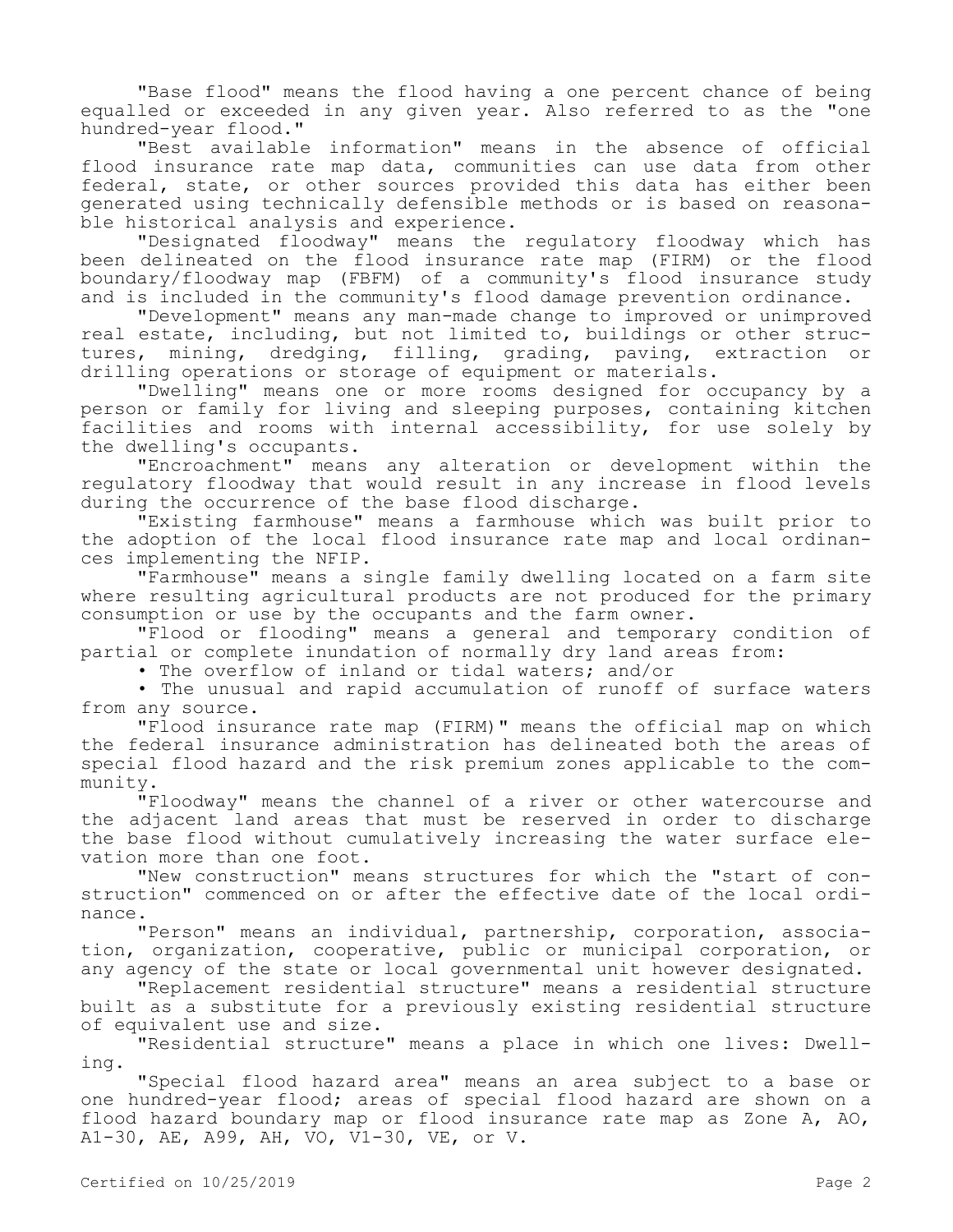"Structure" means a walled and roofed building, including a gas or liquid storage tank that is principally above ground. Manufactured homes are considered structures.

"Start of construction" includes substantial improvement, and means the date the building permit was issued, provided the actual start of construction, repair, reconstruction, placement, or other improvement was within one hundred eighty days of the permit date. The actual start means either the first placement of permanent construction of a structure on a site, such as the pouring of slab or footings, the installation of piles, the construction of columns, or any work beyond the stage of excavation; or the placement of a manufactured home on a foundation. Permanent construction does not include land preparation, such as clearing, grading, or filling; nor does it include the installation of streets and/or walkways; nor does it include excavation for a basement, footings, piers, or foundation or the erection of temporary forms; nor does it include the installation on the property of accessory buildings, such as garages or sheds not occupied as dwelling units or not part of the main structure.

"Substantial damage" means damage of any origin sustained by a structure where the cost of restoring the structure to its before damage condition would equal or exceed fifty percent of the market value of the structure before the damage occurred.

"Substantial improvement" means any repair, reconstruction, rehabilitation, addition, or other improvement of a structure, the cost of which equals or exceeds fifty percent of the market value of the structure before the "start of construction" of the improvement. This term includes structures that have incurred "substantial damage," regardless of the actual repair work performed. The term does not, however, include either:

• Any project for improvement of a structure to comply with existing state or local health, sanitary, or safety code specifications which have been identified by the local code enforcement or building official and are the minimum necessary to assure safe living conditions; or

• Any alteration of a historic structure, provided that the alteration will not preclude the structure's continued designation as a historic structure.

"Variance" means a grant of relief from the requirements of this chapter which permits construction in a manner that would otherwise be prohibited by this chapter.

"Wetlands" means lands transitional between terrestrial and aquatic systems where the water table is usually at or near the surface or the land is covered by shallow water. Wetlands have one or more of the following three attributes: At least periodically, the land supports predominantly hydrophytes; the substrate is predominantly undrained hydric soil; and the substrate is nonsoils and is saturated with water or covered by shallow water at some time during the growing season of each year.

[Statutory Authority: Chapter 86.16 RCW. WSR 02-15-093 (Order 00-26),  $\overline{S}$  173-158-030, filed 7/16/02, effective 8/16/02. Statutory Authority: RCW 86.16.061. WSR 90-21-089, § 173-158-030, filed 10/19/90, effective 11/19/90; WSR 89-07-022 and 90-06-059 (Order 88-57 and 88-57A), § 173-158-030, filed 3/7/89 and 3/6/90, effective 4/6/90. Statutory Authority: Chapter 86.16 RCW. WSR 88-10-058 (Order 88-6), § 173-158-030, filed 5/4/88.]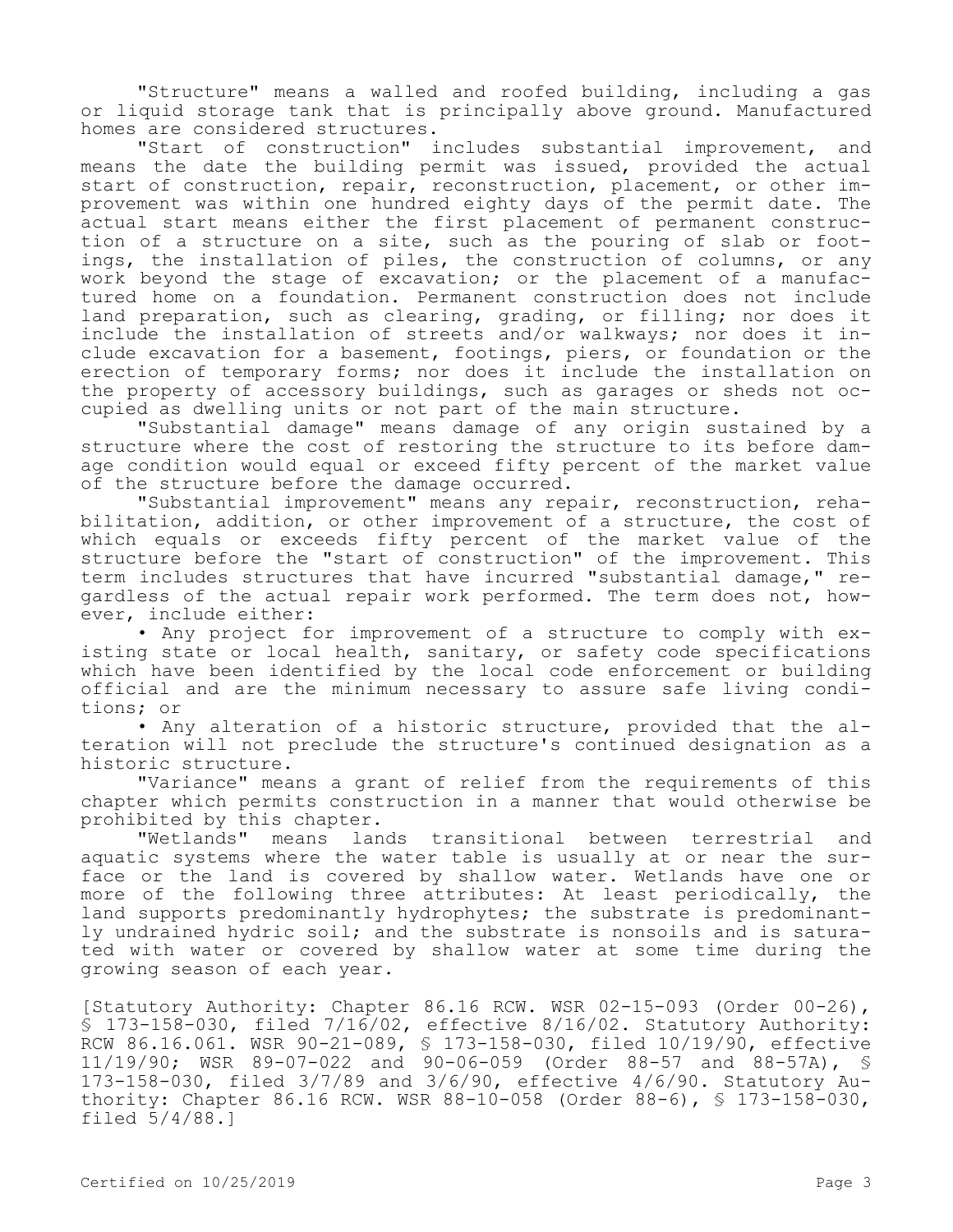**WAC 173-158-040 Regulatory area.** The minimum regulatory area for state and local flood plain management regulations shall be those areas subject to a base (one hundred year) flood and designated as special flood hazard areas on the most recent maps provided by the Federal Emergency Management Agency (FEMA) for the National Flood Insurance Program (NFIP). Best available information shall be used if these maps are not available or sufficient as determined by the Federal Emergency Management Agency.

[Statutory Authority: RCW 86.16.061. WSR 90-21-089, § 173-158-040, filed 10/19/90, effective 11/19/90. Statutory Authority: Chapter 86.16 RCW. WSR 88-10-058 (Order 88-6), § 173-158-040, filed 5/4/88.]

**WAC 173-158-045 Technical assistance.** The department of ecology shall provide technical assistance to local governments in the administration of their flood plain management ordinances. The department shall also assist counties, cities, and towns in identifying the location of the one hundred-year flood plain, and petitioning the federal government to alter its designations of where the one hundred-year flood plain is located if the federally recognized location of the one hundred-year flood plain is found to be inaccurate.

[Statutory Authority: RCW 86.16.061. WSR 90-21-089, § 173-158-045, filed 10/19/90, effective 11/19/90.]

**WAC 173-158-050 Criteria for land management and use.** The standards and definitions contained in 44 C.F.R., Parts 59 and 60 for the National Flood Insurance Program are adopted as the minimum state standards by reference.

[Statutory Authority: Chapter 86.16 RCW. WSR 88-10-058 (Order 88-6), § 173-158-050, filed 5/4/88.]

**WAC 173-158-064 Additional state requirements.** State requirements may be established for specific flood plains that exceed the minimum federal requirements of the NFIP, in accordance with RCW 86.16.031(8) and the following:

(1) A written request must be submitted to the department of ecology by the affected county, city, or town to initiate the process.

(2) The location of the one hundred-year flood plain must be reexamined by the affected community and the department of ecology, and has been certified by the department as being accurate for the affected areas.

(3) The department of ecology shall negotiate with the affected community to determine the content of proposed additional requirements.

(4) The department of ecology shall notify the public of related public meetings and public hearings.

(5) The department of ecology must find that the proposed increased requirements are necessary due to local circumstances and general public safety.

(6) The area where the additional requirements apply is to be clearly identified.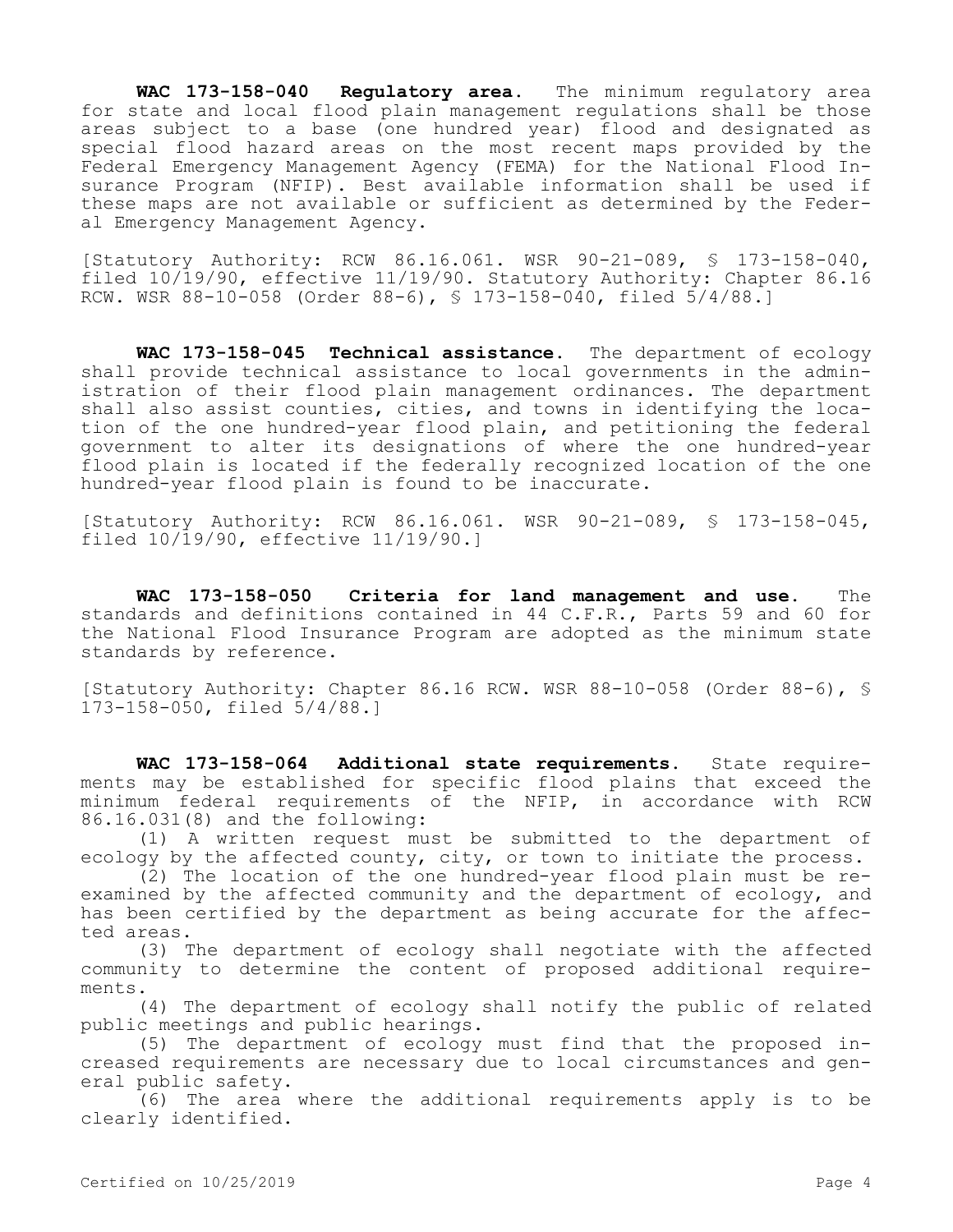(7) Additional state requirements shall be established as needed in accordance with the required state rule-making procedures.

[Statutory Authority: RCW 86.16.061. WSR 90-21-089, § 173-158-064, filed 10/19/90, effective 11/19/90.]

**WAC 173-158-070 Additional floodway requirements.** The following additional state requirements are established in accordance with RCW 86.16.041.

(1) Special flood hazard areas with designated floodways. In addition to those NFIP requirements for designated floodways, communities with designated floodways shall restrict land uses within such areas to include the prohibition of construction or reconstruction of residential structures except for: (a) Repairs, reconstruction, or improvements to a structure which do not increase the ground floor area; and (b) repairs, reconstruction, or improvements to a structure the cost of which does not exceed fifty percent of the market value of the structure either (i) before the repair, reconstruction, or improvement is started, or (ii) if the structure has been damaged, and is being restored, before the damage occurred. Work done on structures to comply with existing health, sanitary, or safety codes which have been identified by the local code enforcement or building official and are the minimum necessary to assure safe living conditions shall not be included in the fifty percent determination in (b) of this subsection. A residential dwelling located partially within a designated floodway will be considered as totally within a designated floodway and must comply with this chapter. However, the floodway prohibition in this subsection does not apply to existing farmhouses in designated floodways that meet the provisions of WAC 173-158-075, or to residential dwellings other than farmhouses that meet the depth and velocity and erosion analysis provisions of WAC 173-158-076, or to structures identified as historical places.

(2) Special flood hazard areas without designated floodways. When a regulatory floodway for a stream has not been designated, the community may require that applicants for new construction and substantial improvements reasonably utilize the best available information from a federal, state, or other source to consider the cumulative effect of existing, proposed, and anticipated future development and determine that the increase in the water surface elevation of the base flood will not be more than one foot at any point in the community. Building and development near streams without a designated floodway shall comply with the requirements of  $44$  C.F.R. 60.3 (b)(3) and (4), and (c)(10) of the NFIP regulations.

[Statutory Authority: Chapter 86.16 RCW. WSR 02-15-093 (Order 00-26), § 173-158-070, filed 7/16/02, effective 8/16/02. Statutory Authority: RCW 86.16.061. WSR 90-21-089, § 173-158-070, filed 10/19/90, effective 11/19/90. Statutory Authority: Chapter 86.16 RCW. WSR 88-10-058 (Order 88-6), § 173-158-070, filed 5/4/88.]

**WAC 173-158-075 Existing farmhouse standards.** Repairs, reconstruction, replacement, or improvements to existing farmhouse structures located in designated floodways and which are located on lands designated as agricultural lands of long-term commercial significance under RCW 36.70A.170 shall be permitted subject to the following: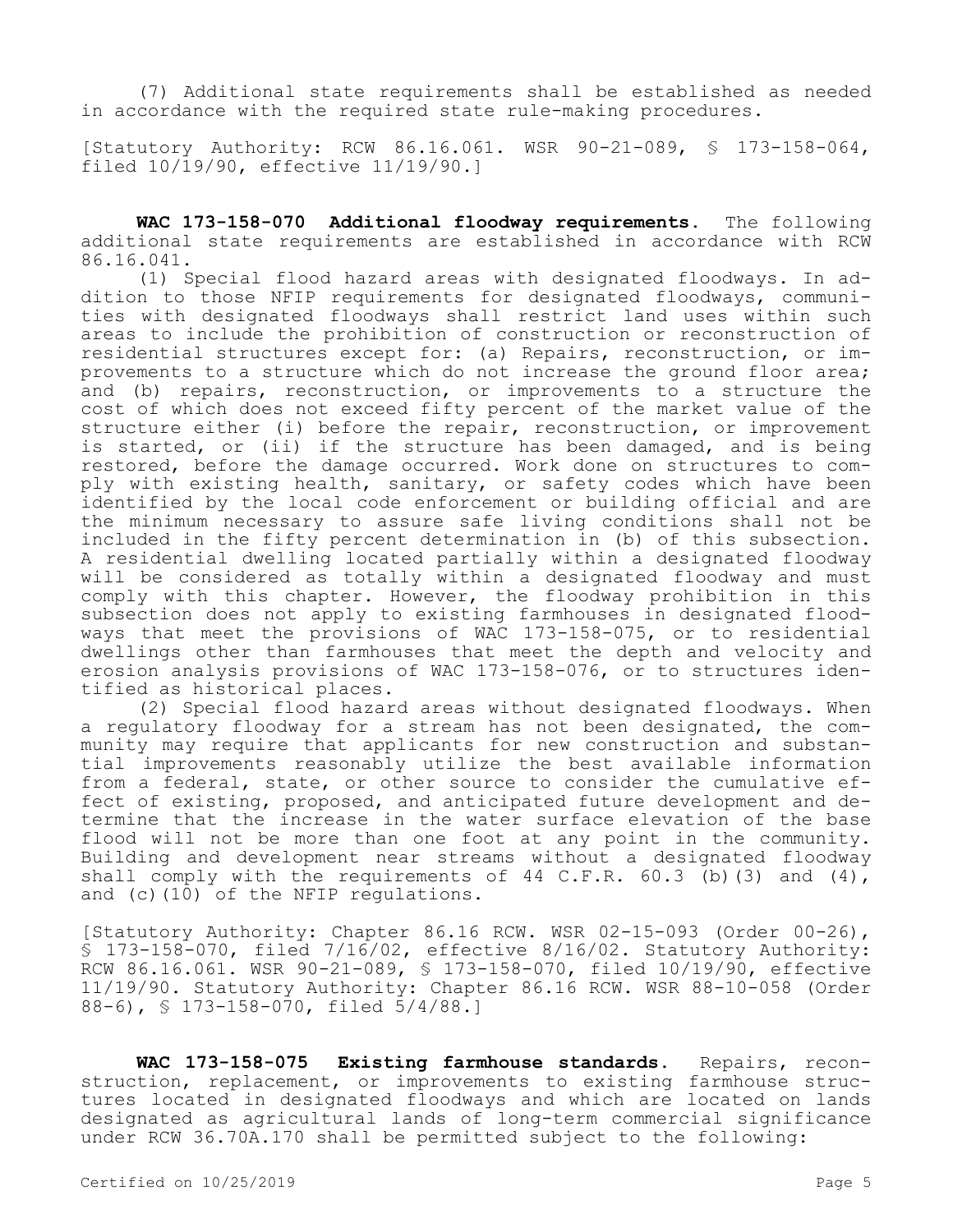(1) The new farmhouse is a replacement for an existing farmhouse on the same farm site;

(2) There is no potential safe building site for a replacement farmhouse on the same farm site outside the designated floodway or the location requires close proximity to other structures in the farm operation in order to maintain the integrity and operational viability of the farm; in no case shall a replacement be located into an area with higher flood hazards in terms of depths, velocities and erosion;

(3) Repairs, reconstruction, or improvements to a farmhouse shall not increase the total square footage of encroachment of the existing farmhouse;

(4) A replacement farmhouse shall not exceed the total square footage of encroachment of the structure it is replacing;

(5) A farmhouse being replaced shall be removed, in its entirety, including foundation, from the floodway within ninety days after occupancy of a new farmhouse;

(6) For substantial improvements, and replacement farmhouses, the elevation of the lowest floor of the improvement and farmhouse respectively, including basement, is a minimum one foot higher than the base flood elevation;

(7) New and replacement water supply systems are designed to eliminate or minimize infiltration of flood waters into the system;

(8) New and replacement sanitary sewerage systems are designed and located to eliminate or minimize infiltration of flood water into the system and discharge from the system into the flood waters; and

(9) All other utilities and connections to public utilities are designed, constructed, and located to eliminate or minimize flood damage.

[Statutory Authority: Chapter 86.16 RCW. WSR 02-15-093 (Order 00-26), § 173-158-075, filed 7/16/02, effective 8/16/02.]

**WAC 173-158-076 Substantially damaged residential dwellings other than farmhouses.** For all substantially damaged residential structures, other than farmhouses, located in a designated floodway, the department, at the request of the local government, is authorized to assess the risk of harm to life and property posed by the specific conditions of the floodway. Based upon scientific analysis of depth, velocity, flood-related erosion and debris load potential, the department may exercise best professional judgment in recommending to the local permitting authority repair, replacement or relocation of a substantially damaged structure. The property owner shall be responsible for submitting to local government any information necessary to complete the assessment required by this section when such information is not otherwise available.

(1) Recommendation to repair or replace a substantially damaged residential structure located in the regulatory floodway shall be based on the flood characteristics at the site. In areas of the floodway that are subject to shallow and low velocity flooding, low floodrelated erosion potential, and adequate flood warning time to ensure evacuation, the department may recommend the replacement or repair of the damaged structure. Any substantially damaged residential structure located in the regulatory floodway in a high risk zone based on the flood characteristics will not be recommended to be repaired or replaced. Flood warning times must be twelve hours or greater, except if the local government demonstrates that it has a flood warning system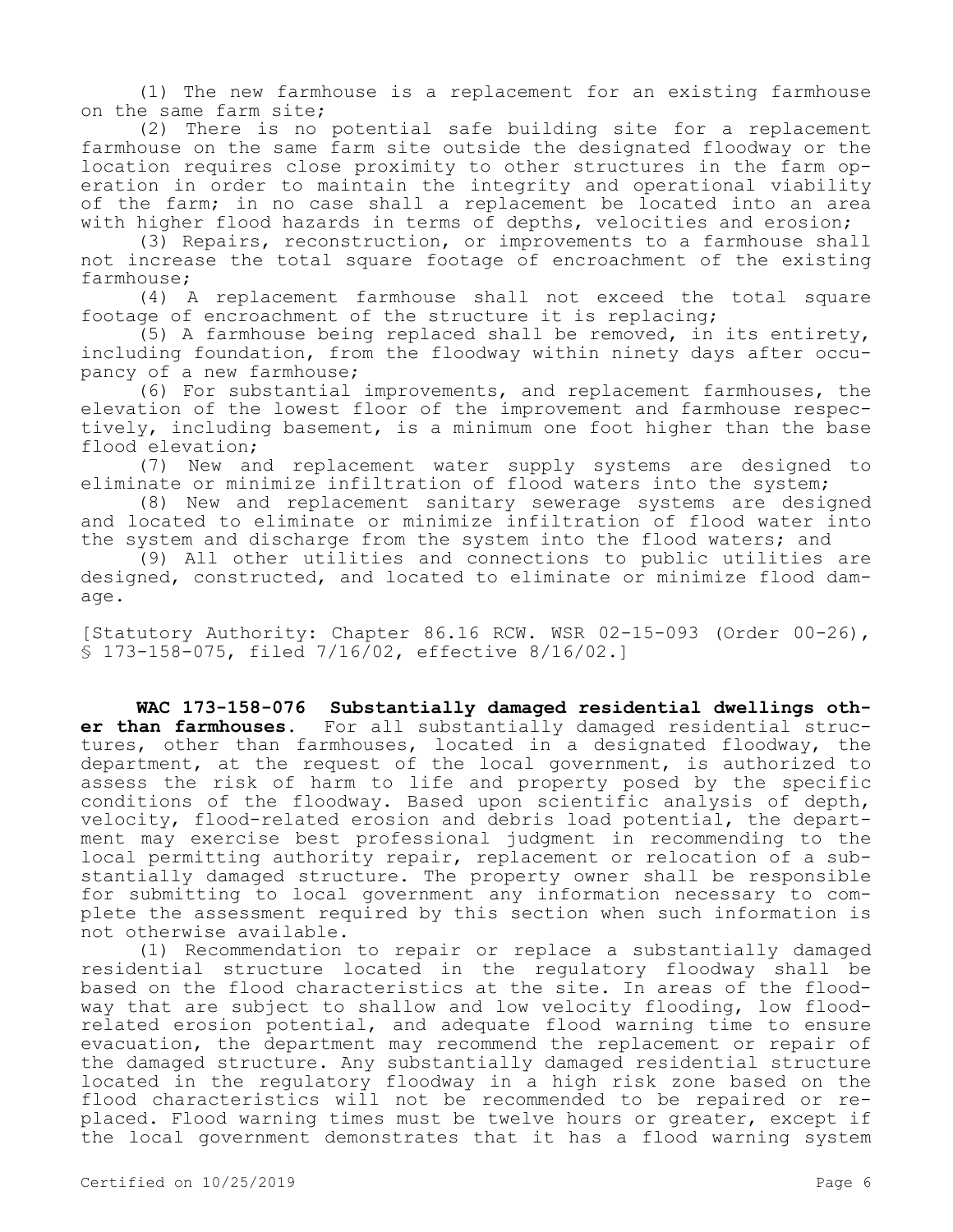and/or emergency plan in operation. For purposes of this paragraph flood characteristics must include:

(a) Flood depths can not exceed more than three feet; flood velocities cannot exceed more than three feet per second.

(b) No evidence of flood-related erosion. Flood erosion will be determined by location of the project site in relationship to channel migration boundaries adopted by the local government. Absent channel migration boundaries, flood erosion will be determined by evidence of existing overflow channels and bank erosion.

At the request of local government, the department will prepare a report of findings and recommendations for local government concurrence on repair or replacement of substantially damaged residential structures located in the regulatory floodway.

Without a recommendation from the department for the repair or replacement of a substantially damaged residential structure located in the regulatory floodway, no repair or replacement is allowed per WAC 173-158-070(1).

(2) Before the repair, replacement, or reconstruction is started, all requirements of the National Flood Insurance Program, the state requirements adopted pursuant to RCW 86.16.031(8), and all applicable local regulations must be satisfied. In addition the following conditions must be met:

(a) There is no potential safe building location for the replacement residential structure on the same property outside the regulatory floodway.

(b) A replacement residential structure is a residential structure built as a substitute for a previously existing residential structure of equivalent use and size.

(c) Repairs or reconstruction or replacement of a residential structure shall not increase the total square footage of floodway encroachment.

(d) The elevation of the lowest floor of the substantially damaged or replacement residential structure is a minimum of one foot higher than the base flood elevation.

(e) New and replacement water supply systems are designed to eliminate or minimize infiltration of flood water into the system.

(f) New and replacement sanitary sewerage systems are designed and located to eliminate or minimize infiltration of flood water into the system and discharge from the system into the flood waters.

(g) All other utilities and connections to public utilities are designed, constructed, and located to eliminate or minimize flood damage.

[Statutory Authority: Chapter 86.16 RCW. WSR 02-15-093 (Order 00-26), § 173-158-076, filed 7/16/02, effective 8/16/02.]

**WAC 173-158-080 Wetlands management.** Wetlands are areas of great natural productivity and hydrological utility, providing natural flood control, flood desynchronization, and flow stabilization of rivers and streams. The unrestricted use and development of wetlands will destroy many of these beneficial qualities which directly affect human health and safety during flood events. The piecemeal alteration and destruction of wetlands through draining, dredging, filling and other means has an adverse cumulative impact on their ability to reduce flood damages.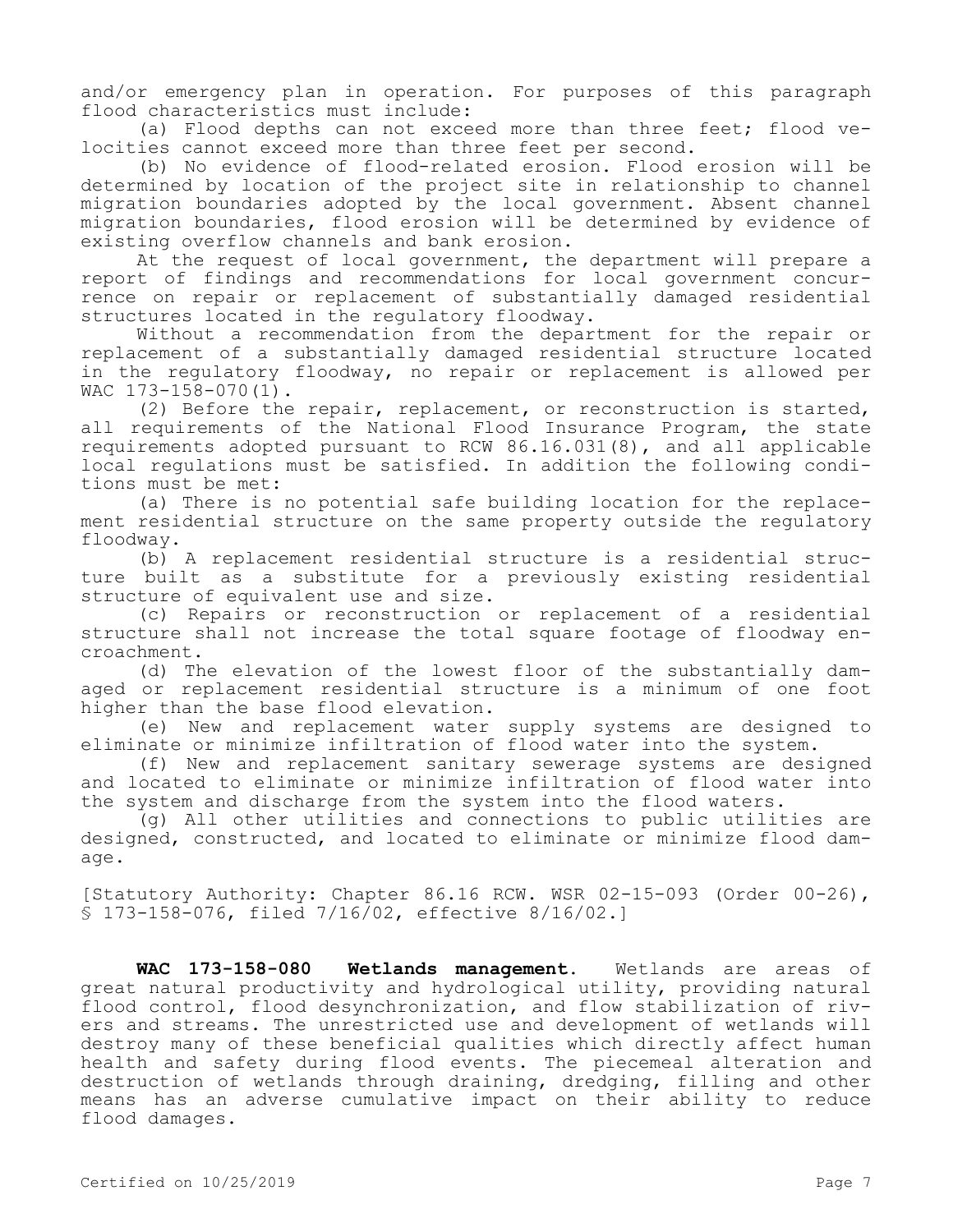Communities should, to the maximum extent possible, seek to avoid the short and long term adverse impacts associated with the destruction or modification of wetlands, especially those activities which limit or disrupt the ability of the wetland to ameliorate flooding impacts. Proposals for development within special flood hazard areas (base flood plains) should be reviewed for their possible impacts on wetlands located within the flood plain. Communities should ensure that development activities in or around wetlands do not negatively affect public safety, health, and welfare by disrupting the wetlands' ability to reduce flood and storm hazards.

Communities may request technical assistance from the department of ecology in identifying wetland areas. Existing wetland map information from the National Wetlands Inventory (NWI) can be used in conjunction with the community's FIRM to prepare an overlay zone indicating critical wetland areas deserving special attention. Local wetlands management strategies can also be developed which will preserve these valuable areas.

[Statutory Authority: Chapter 86.16 RCW. WSR 88-10-058 (Order 88-6), § 173-158-080, filed 5/4/88.]

**WAC 173-158-084 Submittal of local ordinances.** Communities shall submit to the department of ecology and to the federal Emergency Management Agency (FEMA) regional office newly adopted or amended flood damage prevention ordinances to incorporate the requirements of chapter 86.16 RCW and this chapter. Such ordinances or amendments shall take effect thirty days from filing with the department unless the department disapproves such ordinance or amendment, in writing, within that time period. The department may disapprove any ordinance or amendment which does not comply with the requirements of the NFIP, or WAC 173-158-040, 173-158-064, or 173-158-070. The department will provide guidance and assistance to communities in preparation and review of draft ordinances upon request by the community.

[Statutory Authority: RCW 86.16.061. WSR 90-21-089, § 173-158-084, filed 10/19/90, effective 11/19/90.]

**WAC 173-158-086 Local option to exceed minimum requirements.** In accordance with RCW 86.16.045 a county, city, or town may adopt flood plain management ordinances or requirements that exceed the minimum federal requirements of the National Flood Insurance Program and the state requirements of this chapter without following the procedures provided in RCW 86.16.031(8) and WAC 173-158-064.

[Statutory Authority: RCW 86.16.061. WSR 90-21-089, § 173-158-086, filed 10/19/90, effective 11/19/90.]

**WAC 173-158-090 Penalties and enforcement.** (1) The attorney general or the attorney for the local government shall bring such injunctive, declaratory, or other actions as are necessary to ensure compliance with this chapter.

(2) Any person who fails to comply with this chapter shall also be subject to a civil penalty not to exceed one thousand dollars for